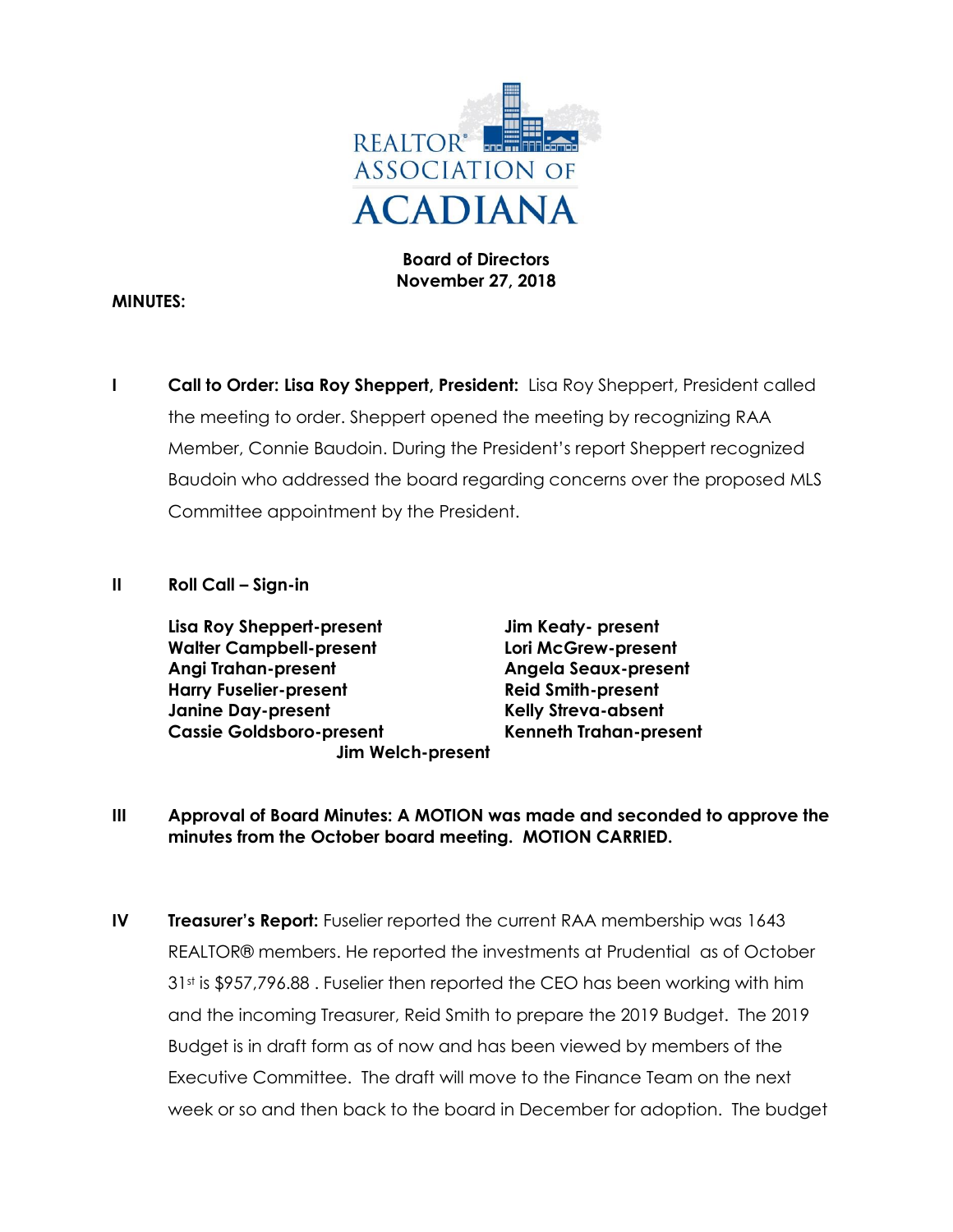is relatively the same as 2018 except that additional funds are allocated for public relations and additional attorney's fees.

### **A MOTION was made and seconded to accept the Treasurer's report as presented. MOTION CARRIED**

## **V President's Report:**

**1. 2019 Dues Billing update:** Sheppert updated the board on the current status of the 2019 dues billing. She noted approximately 550 members had outstanding invoices. The staff will institute the 10% late fee policy when the RAA office opens on Monday, December 3rd.

**2. 2019 Board Strategic Plan Review:** The board reviewed the draft proposal of the 2019 Strategic Plan. Several board members questioned the intent of several line items contained within the plan. The staff was asked to further clarify several items.

## **A MOTION was made and seconded to table this item until the December board meeting. MOTION CARRIED**

**3. 2019 MLS Committee Appointments:** Sheppert referred members to the proposed list of the 2019 MLS committee with the incoming President's appointments.

# **A MOTION was made and seconded to approve the 2019 MLS Committee appointments as presented. MOTION CARRIED**

**4. December Board Meeting:** Sheppert reported due to the budget not being ready for adoption the board would need to meet in December. The meeting date will be Thursday, December 20, 2018. Staff will send out a calendar invite to hold the date.

# **VI Committee Reports:**

1. MLS: Jim Keaty reviewed the MLS Minutes from November. **A MOTION was made and seconded to approve the minutes as presented. MOTION CARRIED**

2. YPN: Sheppert reviewed the minutes from the YPN meeting. **A MOTION was made and seconded to approve the minutes as presented. MOTION CARRIED**